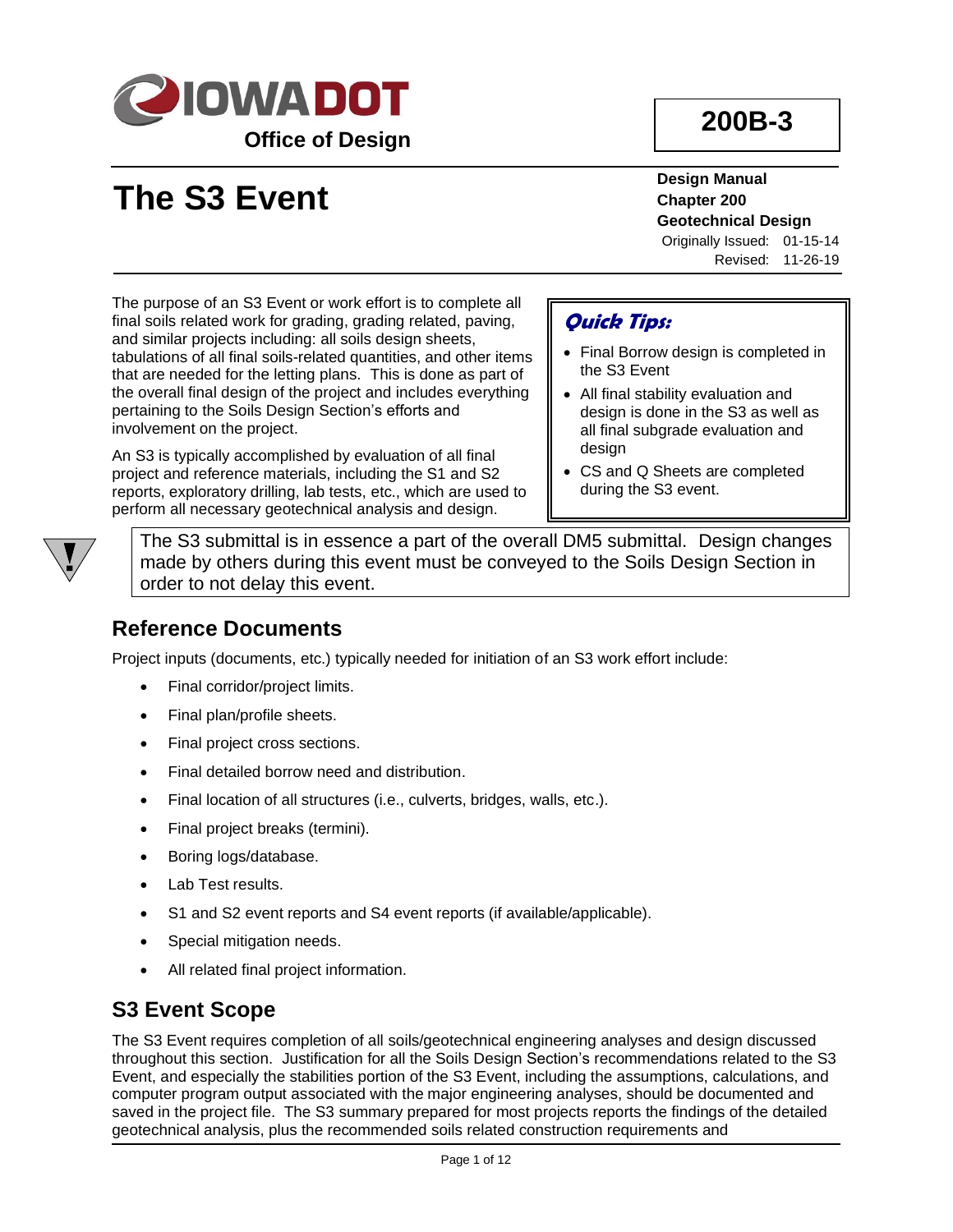operations/procedures necessary with construction of the project. The information contained in a S3 summary includes, but is not limited to the following: 1) final borrow design; 2) subgrade treatment; 3) moisture control; 4) shrinkage; 5) longitudinal subdrains; 6) backslope subdrains; 7) blankets and drains for stability purposes; 8) foreslope stability berms; 9) foreslope benches; 10) backslope benches; 11) bench cuts in rock; 12) settlement of foundation materials and structures; 13) settlement plates; 14) plowing and shaping; 15) topsoil; 16) boulders; 17) working blankets; 18) all other necessary subgrade and stability items; 19) soil usage lines on cross sections; 20) Q Sheets; and 21) CS Sheets.

Note: See the discussion in Section [200A-1](200A-01.pdf) concerning the intended use of contractor provided borrow on future DOT projects.



Justification of all the Soils Design Section's recommendations related to the S3 Event including the assumptions, calculations, and computer program output associated with the major engineering analyses should be documented and saved in the project file.

#### **Final Borrow Design**

Some of the final borrows could involve or require environmental enhancements (locally or statewide) beyond the normal pond or drainable design. The incorporation of environmental enhancements can be a matter of modifying the configuration (area and depth), taking advantage of the natural surroundings, and/or emphasizing the existing groundwater. For example, enhancements can be used to connect, restore, or create habitat areas. Where feasible, DOT borrow design will incorporate environmental enhancements such as accessible driveway and parking areas, shelter belts, snow catch areas, nesting areas or islands. Other enhancements could include the replacement of specific types of topsoil, appropriate seed planting (native grasses), hydrophytic plants, and the planting of grain foods and fruit trees. The incorporation of borrow design enhancements is usually accomplished by joint effort with Office of Location and Environment.

#### **Pond Designs**

Pond borrows have variable water depths (from less than 6 feet up to well over 25 feet), irregular bottoms, and irregular shorelines. When necessary, a pond borrow is designed with natural/maintenance-free overflow structures. Replacement of topsoil down to the estimated final water level is used to enhance habitat values. Slopes for the pond generally consist of a 6H:1V slope extending a minimum of 3 feet above and 3 to 5 feet below the projected water elevation, and 3H:1V in other areas. Shoreline stabilization (rip rap, etc.), as may be necessary, is incorporated into the design to reduce erosion. Pond borrow design as shown in Figures 1 and 2 should incorporate the following considerations:

- From natural ground intercept, extend a 3:1 slope down to a 6:1 beaching slope that has a vertical range from 3 ft above the estimated water level to 3-5 ft below the estimated water level, and to the bottom of the shelf. In some situations, the 6:1 beaching slope may start at existing ground and extend all the way down to the shallow depth shelf discussed below. If required by space or elevation constraints, the upper 3:1 slope can be difficult to design and can be omitted.
- Below the beaching slope, extend a 3:1 slope to the bottom of borrow.
- A shallow shelf to promote fish habitat should be incorporated in a typical pond borrow design. The shelf can be omitted if and only if the needed quantities from the borrow do not allow for the design of a shelf.
- As a general target, the shelf area should be approximately 10 percent of the total borrow area.
- The estimated depth of water in the shelf area should be no more than 6 feet.
- Potential overflow should be investigated and designed, if necessary, to avoid overflows onto any surrounding farm ground.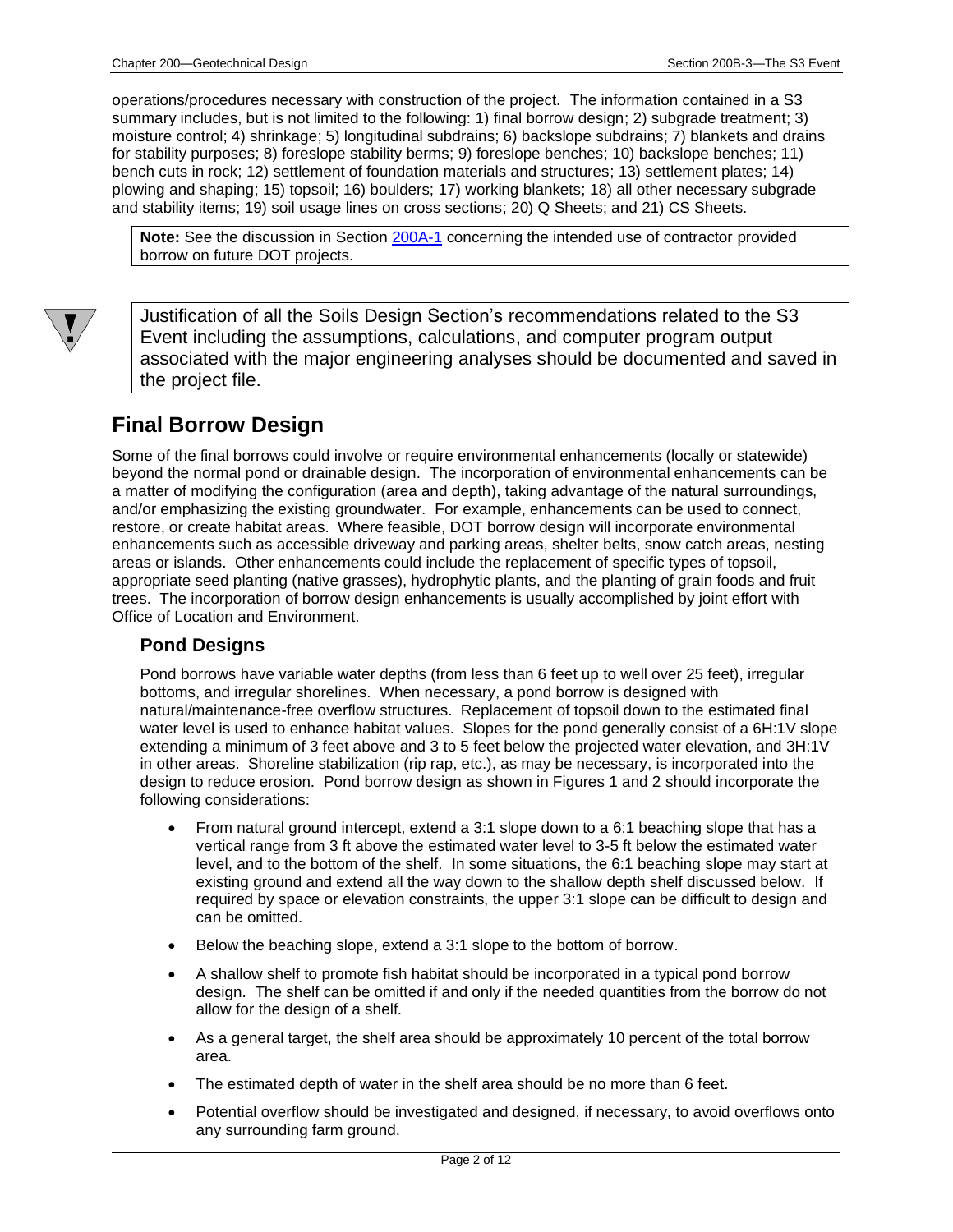- Topsoil replacement down to the estimated water line is required.
- Minimum distance guidelines (exceptions may be possible):
	- o Edge of pond should be 50 feet from any adjoining property.
	- o Edge of pond should be 100 feet from any public right-of-way.
	- $\circ$  Edge of pond should be 100 feet from the toe of the foreslope of an adjacent roadway.
	- $\circ$  Edge of pond should be 100 feet from the centerline of an open district drainage ditch, or more if required (such as by the applicable Drainage District).
	- $\circ$  Edge of pond may need to be 300 feet from the base of a levee, when excavated on the water (wet) side of a levee, depending on specific requirements.
	- $\circ$  Edge of pond may need to be 500 feet from the base of a levee, when excavated on the land (dry) side of a levee, depending on specific requirements.



**Figure 1:** Example Pond Borrow Plan.



**Figure 2:** Example Pond Borrow Profile.

#### **Drainable Borrows**

Except for widened ditch or backslope borrows, drainable borrows (which are basically what the term implies), the primary goals of drainable borrow designs is to return the land to farming practices. This is quite frequently accomplished by design the borrow areas with farmable slopes ranging from 6H:1V to 10H:1V. Drainable borrows may sometimes result in different land use, such as enhancing wetland features. Drainable borrows as shown in Figures 3 and 4 are commonly designed to have either:

- A backslope at one end with a slope of 6H:1V (or flatter) and a bottom with around a 1 or 2 percent slope.
- Drainage either to a roadway ditch or natural/existing drainage system or a relatively flat design (cutting a knob or hill completely away).
- Iowa Code requires full topsoil replacement across the entire excavated area on essentially all drainable borrows (see Section [10A-1\)](10A-01.pdf).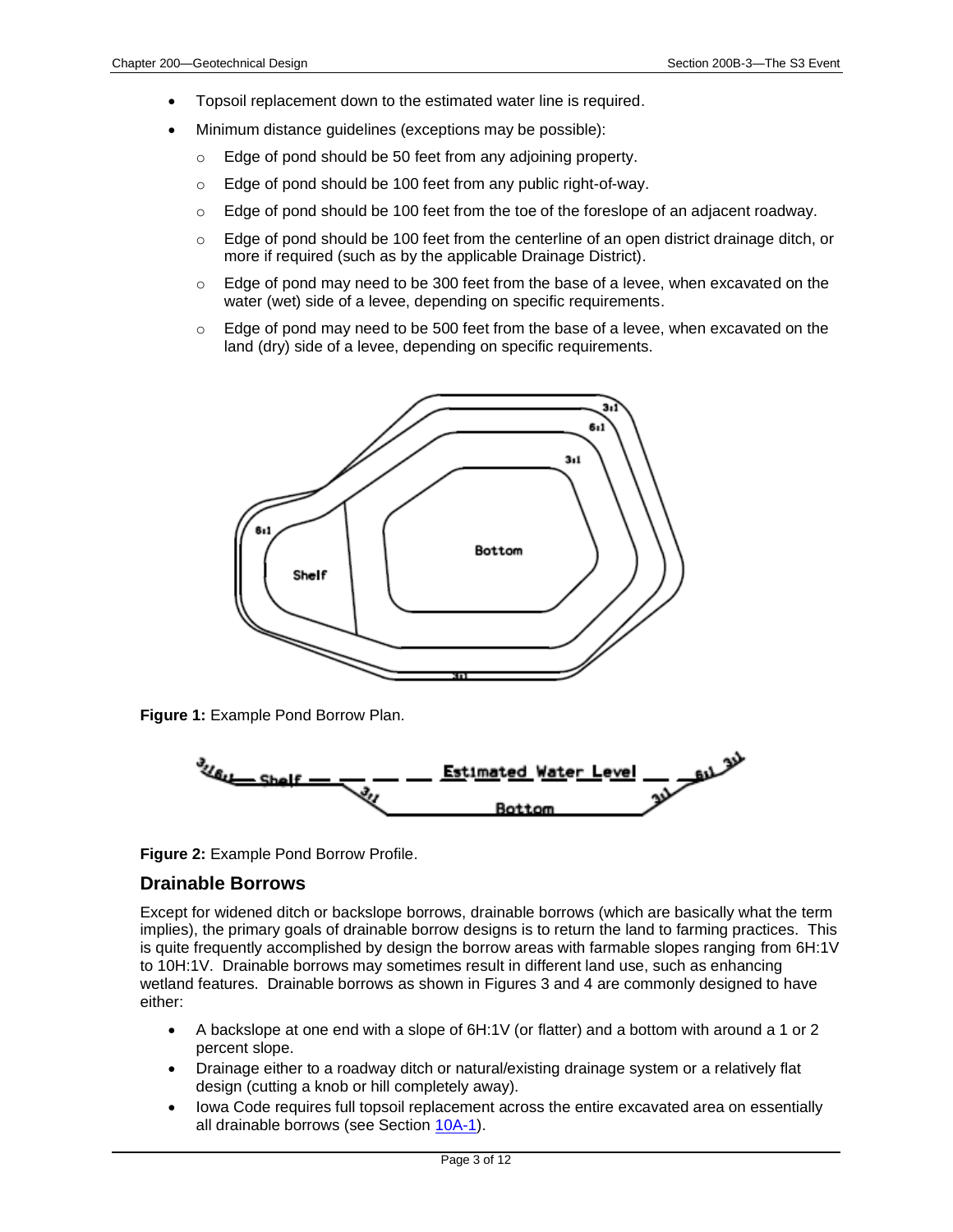• Minimum distance guidelines: Edge of borrow (limit of excavation) 50 feet from any adjoining property.



**Figure 3:** Example Drainable Borrow Plan.



**Figure 4:** Example Drainable Borrow Profile.

#### **Subgrade Treatments**

The subgrade evaluation performed during the S3 Event must consider the short-term support of heavy construction equipment with minimum rutting, as well as the long-term support of the roadway pavement throughout the design life. Subgrade treatments are required everywhere. Short and long term stability of the subgrade may be affected by groundwater, sand/silt pockets, peat, and other unsuitable materials and/or conditions. Project subgrade treatments are influenced by:

- Length (beginning and end station), width, and depth.
- In-situ and available backfill materials.
- Estimated shrinkage.
- Quantities required to develop subgrades suitable for pavement support.

This information is tabulated on the CS sheets in Tab [103-3](../tnt/PDFsandWebFiles/IndividualPDFs/0103-03.PDF) and detailed on the Q sheets. The most common forms of subgrade treatment typically consist of either re-working and re-compacting existing select material if/when present at template cut level (adhering to the maximum thickness of soil layers that can be compacted), or else removal of unsuitable materials at template cut level and replacement with compacted select material. The select material used for subgrade treatment should consist of available on-site template cut or borrow material that meets select criteria (i.e., lean glacial clays, clean sand, possibly clean sands and gravels as allowed in the Iowa DOT Standard Specifications). However, if no suitable select material is available, the subgrade treatment typically consists of a 1 foot thick layer of Modified Subbase or Special Backfill. Geotextiles and geogrid, usually with a layer of granular material (and in combination with removal and replacement of non-select soil as needed) are also sometimes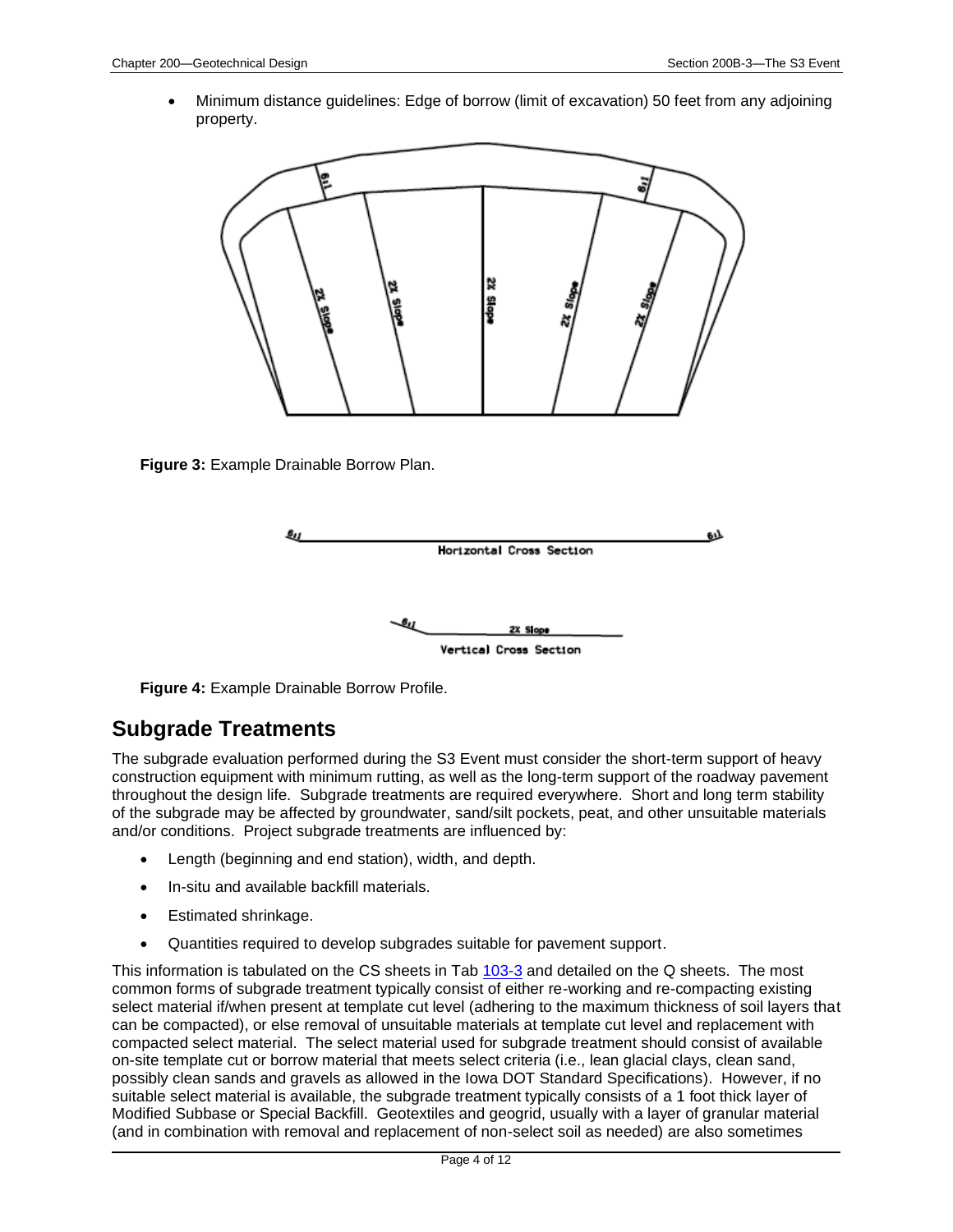used for a subgrade treatment. Other possible forms of subgrade treatment may include the use of fly ash, cement, cement, kiln dust, or lime mixed with the in-situ soils and recompacted to provide suitable pavement subgrades. However, the Iowa DOT rarely uses these materials for design purposes.

The following items should be considered in designing and tabulating subgrade treatments:

- Even though trench-width subgrade treatments are still shown in various typicals, etc., because they might be used by counties and other entities, Iowa DOT no longer uses trench-width subgrade treatments at any location, even if treatment material consists of purchased Special Backfill or Modified Subbase. All subgrade treatments on roadways included in Iowa DOT plans should be standard width.
- The starting point for subgrade treatments is typically 2 feet of select glacial clay or select sand if available. This is increased to 2.5 feet if the overall project involves grading one year and paving the next year. Note that if select sand (sand that contains no more than 15% fines) is used for subgrade treatment, Special Backfill needs to be tabbed/used to roll into the surface of this sand subgrade treatment layer at a rate of 315 pounds per square yard in order to stabilize the surface from rutting and other surface disturbances. However, this may not be mandatory if the select sand contains enough coarser material within itself to be stable against rutting, etc., without the addition of Special Backfill.
- Treatment thicknesses are increased to account for undesirable factors such as shallow groundwater, variable and/or primarily unsuitable soils directly underneath the treatment layer, etc.
- If insufficient select soils are available for treatment, treatments usually consist of 1 foot of Special Backfill. One foot of Modified Subbase can be used instead of 1 foot of Special Backfill if/when the Soils Design Section and Pavement Design Section jointly decide to use Modified Subbase as a common layer or combined layer for both pavement design drainage purposes and soils design strength/support purposes.
- Even if sufficient select soils are present, the Soils Design Section and the Pavement Design Section may for project specific reasons join forces and elect a combined/common layer of 1 foot of Modified Subbase to serve both soils design treatment/strength needs and pavement design drainage needs.
- Geogrid can and is used to supplement subgrade treatment under certain circumstances.
- All paved roads receive subgrade treatment. Sometimes gravel roads include a treatment layer. Lower volume paved county or city roads may receive a thinner treatment layer.

The following guidelines are commonly used by the Soils Design Section in the design of roadways. They should be evaluated for usage on each project as applicable and necessary. AASHTO M-145-91 and a classification based on 0.002 mm clay apply to these guidelines.

#### **Select Soils**

Situations may arise that necessitate the use of marginal select soils. The following variances to the select criteria may be considered as limiting.

- Individual tests may be discarded if the majority of tests within the depositional horizon meet all requirements.
- Providing all other criteria are met, the silt limit may be raised to 47%.
- Providing all other criteria are met, the Proctor Density limit may be lowered to 108 pcf.
- Providing all other criteria are met, the Plastic Index limit may be lowered to 8. This variance should not be used for deposits containing interbedded sand or silt.
- lowa DOT practice is that for cohesive soils, the sand and gravel percent should be less than 50%.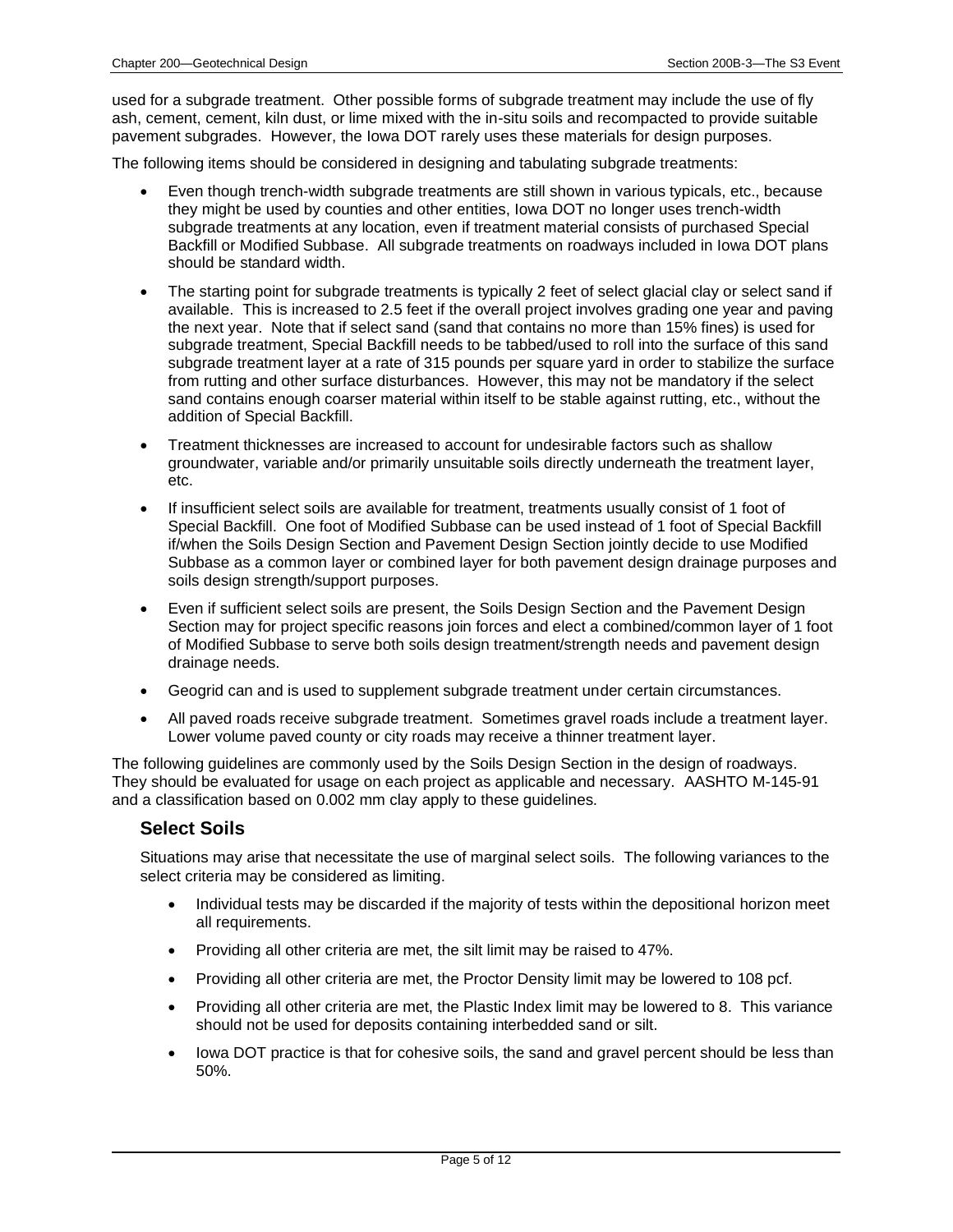#### **Subgrade Treatment Practices**

The following guidelines should be used in areas where cut area subgrade treatment is required:

- A minimum treatment of 2 feet of select soil or 1 foot of Special Backfill or Modified Subbase is required.
- Nonuniform soils within 3 feet of subgrade top, particularly contact zones of major soil horizons and those soils containing pockets or interbedded layers of sand or silt, indicate potential frost heave areas. Treatments and/or drainage must assure that protection from ice lensing extends a minimum of 3 feet below subgrade.
- A-4 soils with a Group Index of (7) or less have a high frost heave potential but are easily drainable. Treat as nonuniform soils within 3 feet of subgrade top and assure that the 3 feet of subgrade is well drained.
- Subcut the bedrock cuts and treat with a minimum of 1 foot of suitable cohesive soil. Shale cuts should be treated full width with suitable cohesive soil. Treat all rock cuts requiring blasting with Special Backfill.
- Drainage (subdrains or ditching) should assure that the ground water level is maintained at least 3 feet below finished subgrade. In areas where conditions are severe or where positive drainage cannot be assured, a minimum 1 foot of Special Backfill treatment should be used. In most cases, continuous longitudinal subdrains should be used.
- In all urban designs, subcut the areas mentioned above and treat with 1 foot of Special Backfill. For areas not requiring treatments, place the upper 1 foot in the same manner as Special Compaction of Subgrade.
- See the the Iowa DOT Standard Specifications for full details on treatments with Modified Subbase and/or Special Backfill.

#### **Subgrade Treatment Moisture Control**

Article [2102.03, D, 3, c,](../../erl/current/GS/content/2102.htm) of the Standard Specifications requires all select soil placed for subgrade treatment purposes be compacted with moisture control. This applies to both cohesive and granular select soils.

#### **Moisture Control**

Moisture control is essentially a standard for all projects, except for minor projects that include no earthwork for pavement support. Moisture control limits for compaction are usually listed in Tab [103-6.](../tnt/PDFsandWebFiles/IndividualPDFs/0103-06.PDF) This tab lists the moisture control limits as well as locations for the limits. The moisture control limits are determined by the Soils Design Section. Moisture and density control is not commonly used at the Iowa DOT.

#### **Unsuitable Soils**

In addition to the specifications for unsuitable soils as included in the Standard Specifications, the Soils Design Section almost always considers the following to be unsuitable soils:

- Any soils with a Liquid Limit (LL) equal to or greater than 50.
- Gumbo/gumbotil (considered Type B).
- Claypan (considered Type B).
- Residual clay (considered Type B).

Shale/clay shale is always considered unsuitable material and is almost always considered Type A.

Preferably, all unsuitable soils should be disposed of within a haul distance of  $\pm$  1 mile and all materials found on the project should be used. If disposal of excessive unsuitable soils becomes a problem, minor grade adjustments may be necessary to minimize the unsuitable soil cut. In such cases, suitable material will need to be obtained from borrows. With approval, excess Type B soils may be disposed of following the Type C criteria if the Type B disposal requirements cause the material to be wasted.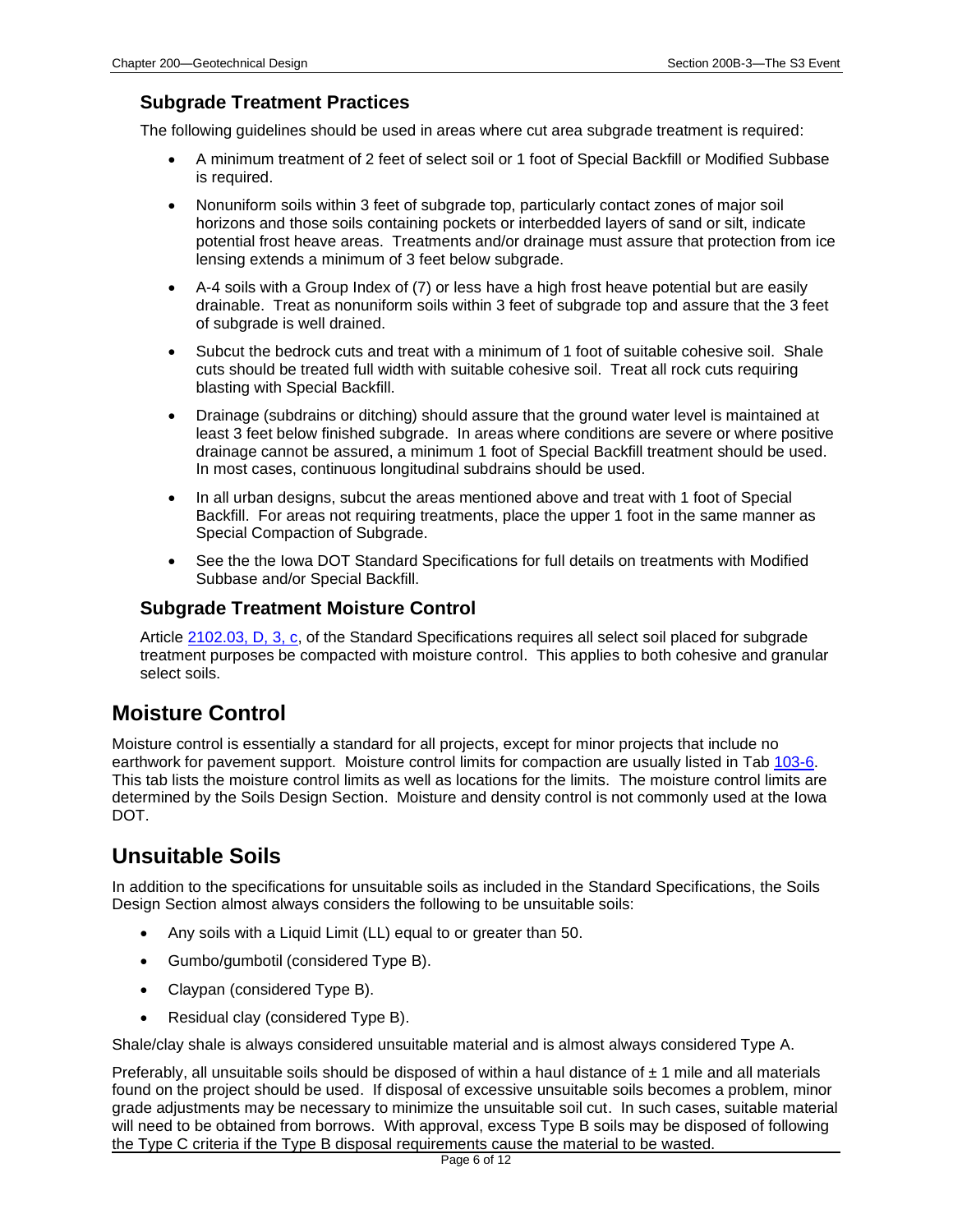### **Shrinkage/Swelling**

Shrinkage is the percentage by which soil decreases in volume from its undisturbed volume prior to excavation to the final in place compacted volume when placed in an embankment. Swelling is the percentage by which rock increases in volume from its undisturbed volume prior to excavation to the final in place compacted volume when placed in an embankment. Shrinkage/swelling can be determined partly by comparing the densities of laboratory tests on in-situ and compacted embankment materials. However, this is only one part of overall shrinkage. Total shrinkage, as used at the Iowa DOT, also includes/encompasses a multitude of other factors, including, but not limited, to general loss of material during transport, wind and water erosion/loss, settlement/subsidence of an embankment as it is being built (see discussion above), and other items. Swelling should be considered when excavating hard rock that will be used to construct embankment fills.

Shrinkage data is included in Tab [103-7](../tnt/PDFsandWebFiles/IndividualPDFs/0103-07.PDF) on the CS sheets (see Section [1F-4.5\)](01F-04.5.pdf). In general, the shrinkage factors for Iowa type soils are:

| Soil Description                                     | Shrinkage Factor Range       |
|------------------------------------------------------|------------------------------|
| <b>Topsoil</b>                                       | $35 - 45%$                   |
| Unsuitable Soils                                     | $30 - 40%$                   |
| Class 10                                             | 25-35%                       |
| Select glacial clay or sand soils (used as Class 10) | 10-20%                       |
| <b>Subgrade Treatments</b>                           | $~10\%$                      |
| Special Backfill and Modified Subbase Treatment      | $0\%$                        |
| <b>Rock Description</b>                              |                              |
| Shale                                                | $-0\%$                       |
| Broken/Weathered Rock                                | $~10\%$                      |
|                                                      | <b>Swelling Factor Range</b> |
| <b>Good Quality Limestone</b>                        | $~10\%$                      |
| <b>Good Quality Sandstone</b>                        | $~10\%$                      |

### **Subdrains for Fill or Foundation Drainage**

Where fill induced settlement or stability may be a problem due to soft soil or high water tables, subdrains and/or trench drains, frequently in conjunction with granular blankets, need to be installed to drain the water. These devices are installed underneath the roadway, typically at the base of the fill or in the natural ground. Additional drawings and other related material are typically included within the contract documents to show locations and additional drain information. Examples of this procedure are located on Standard Road Plan [DR-301.](../SRP/IndividualStandards/dr301.pdf) Fill and foundation subdrains are tabulated in Tab [104-5C.](../tnt/PDFsandWebFiles/IndividualPDFs/0104-05C.PDF)

### **Longitudinal Subdrains (Shoulder)**

When the depth of a cut section for a roadway encounters ground water, it typically results not only in detrimental effects on pavement performance and life, but can also contribute to cut instability, localized sloughing of the foreslope and backslope, and potential slope instability and/or failure over the long term. Therefore, special attention must be given to groundwater during all phases of S3 work, plus S4 and other soils related work.

Longitudinal subdrains/shoulder drains are used not only for the above purpose but also to improve subgrade stability in conjunction with the subgrade treatment. Fin drains are similar to longitudinal drains and can be used as a substitute for conventional longitudinal subdrains in special cases where highly erodible loess (i.e., potential for piping) or rock is encountered at the pavement edge. Fin drains are installed using a large diameter cutting wheel that cuts a 4 inch wide trench for drain installation.

Longitudinal subdrains/shoulder/fin drains are installed at the pavement edge to remove water that accumulates under the pavement, and are detailed on Standard Road Plan [DR-303.](../SRP/IndividualStandards/dr303.pdf) Longitudinal subdrains/shoulder drains are no longer depicted/shown on the design Q sheets, but they are tabulated on Tab [104-9.](../tnt/PDFsandWebFiles/IndividualPDFs/0104-09.PDF)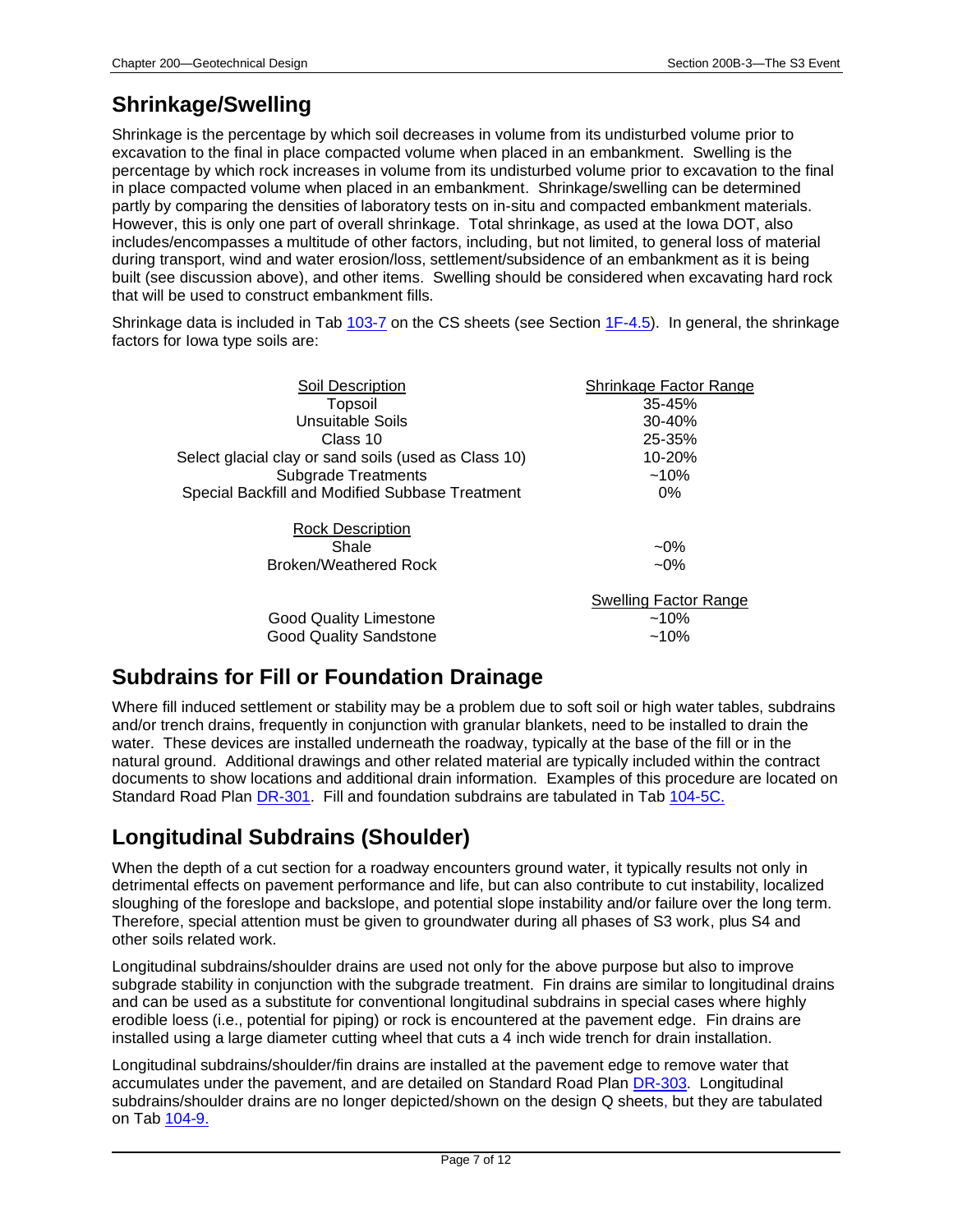### **Backslope Subdrains**

Backslope drains are used in areas where groundwater seepage and/or a slide are possible on a backslope. Where water is perched on a very dense layer or within a sand pocket, a backslope subdrain is installed at a level where the seepage is intercepted by the drain (typically below the surface of the very dense or clay confining layer). Maintaining positive drainage (i.e., the flow line) is required to adequately remove the accumulated water. Backslope drains are depicted/shown on the design Q sheets and tabulated on Tab [104-9.](../tnt/PDFsandWebFiles/IndividualPDFs/0104-09.PDF) For typical backslope subdrain configurations associated with roadway projects, refer to Standard Road Plan [DR-303.](../SRP/IndividualStandards/dr303.pdf)

However, for clarification, backslope drains and their outlets are shown on the Q sheets in both plan and profile view (and are tabulated on the referenced tabulation, although this may change soon), plus backslope drains and their outlets are shown on the project cross sections. Basically, the true design of backslope drains is on the cross sections.

### **Core Outs**

Core outs are one type of remediation that is used in areas where soft compressible materials are encountered and which will affect the overall embankment stability or settlement. In construction of the core out, the unsuitable materials are removed to a specified depth, as determined by the Soils Design Section, and the excavation subsequently backfilled with sand or select glacial clay, or occasionally with Class 10 material. Typically, drains are not incorporated in core outs. If the core out extends below the water table, outlets should be constructed in the core out to allow for dissipation of pore water pressures and free fluctuation of the water level.

#### **Other Blankets and Subgrade Drains for Stability Purposes**

The need for, design of, and location of other blankets and subgrade drains are determined by the Soils Design Section. The following outlines the most typical blankets and subgrade drains.

Working Blankets: A working blanket is required when the foundation materials are too unstable due to relatively high water levels and/or too soft to support construction traffic. The working blanket is typically constructed of sand at a minimum thickness of 1 foot. The location and extent of the working blanket is determined by the Soils Design Section; however, the blanket location can be adjusted or deleted during construction if the subgrade stability is suitable to support construction traffic. The edges of the working blanket should be left open to allow for drainage.

Shale-Contact Sand Blanket: Although not very common, a sand blanket or stone key may be used when shale is encountered to provide an increase in the frictional resistance between the shale and the Class 10 fill and improve stability. If soft, highly weathered shale is exposed, this material should be removed prior to placement of the sand blanket. It should also be noted that placement of fill on inclined shale surfaces has the potential for instability.

Granular Blanket Subdrains: Subdrains can also be used with granular blankets to develop a drainage layer in areas where the soil has a high moisture content and poor stability. These subdrains are usually installed in blankets where water seepage would accumulate (low points) or where the groundwater level is above the bottom of the blanket, and ponding of the water will result in instability.

### **Foreslope Stability Berms**

If potential instability of the planned roadway embankment slopes is determined from slope stability analysis (see Section [200F-1\)](200F-01.pdf), stability berms (or other stabilization techniques) are necessary to stabilize foreslopes. Stability berms, due to their mass, provide additional resistance to potential slope movement. Foreslope stability berm configuration is determined by the Soils Design Section during the overall slope stability review and design process. The general stability foreslope berm configurations are included in Section [3J-1.](03J-01.pdf)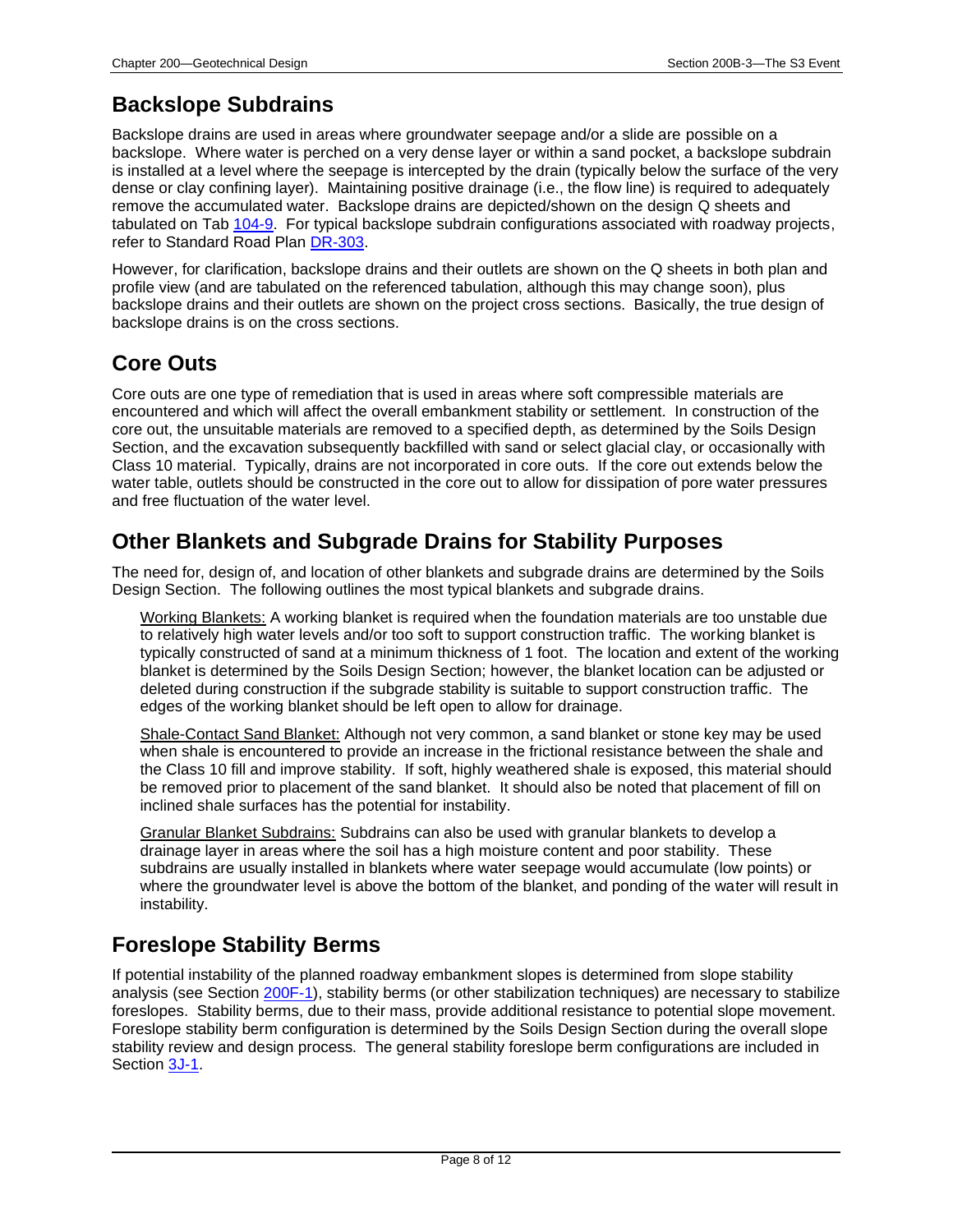### **Sliver Fills and Foreslope Benching**

Foreslope bench cuts provide interlocking of sliver embankment fills with the subgrade. Bench cuts are generally required for fills placed on existing grades that have a slope of 3H:1V or steeper and are more than 10 feet in height. Typical bench cut criteria for sliver fills is outlined in Article [2107.03](../../erl/current/GS/content/2107.htm) of the Standard Specifications and should be constructed with a step or series of steps cut on approximate horizontal plane(s) with vertical slope cut dimensions of no less than 3 feet. These sliver fill benches do not need to be shown on the Q sheets and cross sections since their requirement is covered by the Standard Specifications.

Besides the common sliver fill benches as discussed above, benching of foreslopes that can be considered above and beyond the sliver fill benches are frequently required for slope stability purposes in multiple instances. Any potential sliding surfaces (previous slip planes, buried vegetation, etc.) should be investigated and addressed by benching as necessary. The need for, design of, and location of these benches are determined by the Soils Design Section, and unlike sliver fill benching, must be shown on the Q sheets and project cross sections. The general foreslope bench configurations are included in Section [3J-1.](03J-01.pdf)

### **Backslope Benches**

If potential instability of the planned roadway backslopes is determined from the slope stability analysis (see Section [200F-1\)](200F-01.pdf) performed during the stability review and design process, backslope benches are commonly used to improve backslope stability in areas of deep cuts (typically > 25 feet). The need for backslope benches should ultimately be defined by the Soils Design Section. The general backslope bench configurations are described in Section [3J-1](03J-01.pdf) with typical configurations outlined in Design Details [4104](../tnt/PDFsandWebFiles/IndividualPDFs/4104.pdf) and [4107.](../tnt/PDFsandWebFiles/IndividualPDFs/4107.pdf) The Roadway Design Section should automatically put backslope benches on the cross sections before they are available to the Soils Design Section, but those should be reviewed by the Soils Design Section and modified or added to as necessary.

### **Bench Cuts in Rock**

Depending on the planned roadway elevation, areas along the alignment may require cuts through bedrock. Rock slopes are generally project specific and should be designed in a joint effort between the Design Section and the Soils Design Section as outlined in Section [200F-8.](200F-08.pdf) Typical design details for rock slopes can be found in Design Details [4107,](../tnt/PDFsandWebFiles/IndividualPDFs/4107.pdf) [4110,](../tnt/PDFsandWebFiles/IndividualPDFs/4110.pdf) and [4111.](../tnt/PDFsandWebFiles/IndividualPDFs/4111.pdf)

### **Settlement of Foundation Materials and Structures**

The serviceability and functionality of a roadway embankment (especially around stationary items such as a bridge abutment) and associated roadway structures should be evaluated for estimated embankment settlement. In general, settlement within and at the surface of an embankment can result from consolidation of the foundation soil due to the weight of the overlying embankment fill soils and densification/consolidation of the embankment fill soils themselves (e.g., due to wetting induced compression, etc.). Settlements should be evaluated to determine if ground improvement, paving delays, or approach slabs are justified, or if the estimated post construction settlement is sufficiently low to proceed with final paving or construction. Settlement prediction methods are shown in Section [200F-2.](200F-02.pdf)

Include details, design, etc. for wick drains (Section [200F-7\)](200F-07.pdf), intermediate foundation improvements (Section [200F-6\)](200F-06.pdf), reinforced steepened slopes (RSSs), etc. in the S3 submittals.

### **Settlement Plates**

If a paving or construction delay is anticipated or necessary, settlement plates should be installed and monitored to determine when construction can continue. The settlement plate details and specifications can be found on Standard Road Plan [EW-212](../SRP/IndividualStandards/ew212.pdf) and in Section [2106](../../erl/current/GS/content/2106.htm) of the Standard Specifications. The number and location of the settlement plates will be tabulated in Tab [103-5](../tnt/PDFsandWebFiles/IndividualPDFs/0103-05.PDF) and shown on the CS sheets and Q sheets. Even though settlement plates are typically installed by the grader during the grading portion of a project, settlement plates that are associated with bridges and structures, as most are, are also depicted on the SPS sheets in the S4 submittal for the bridge contractor's information.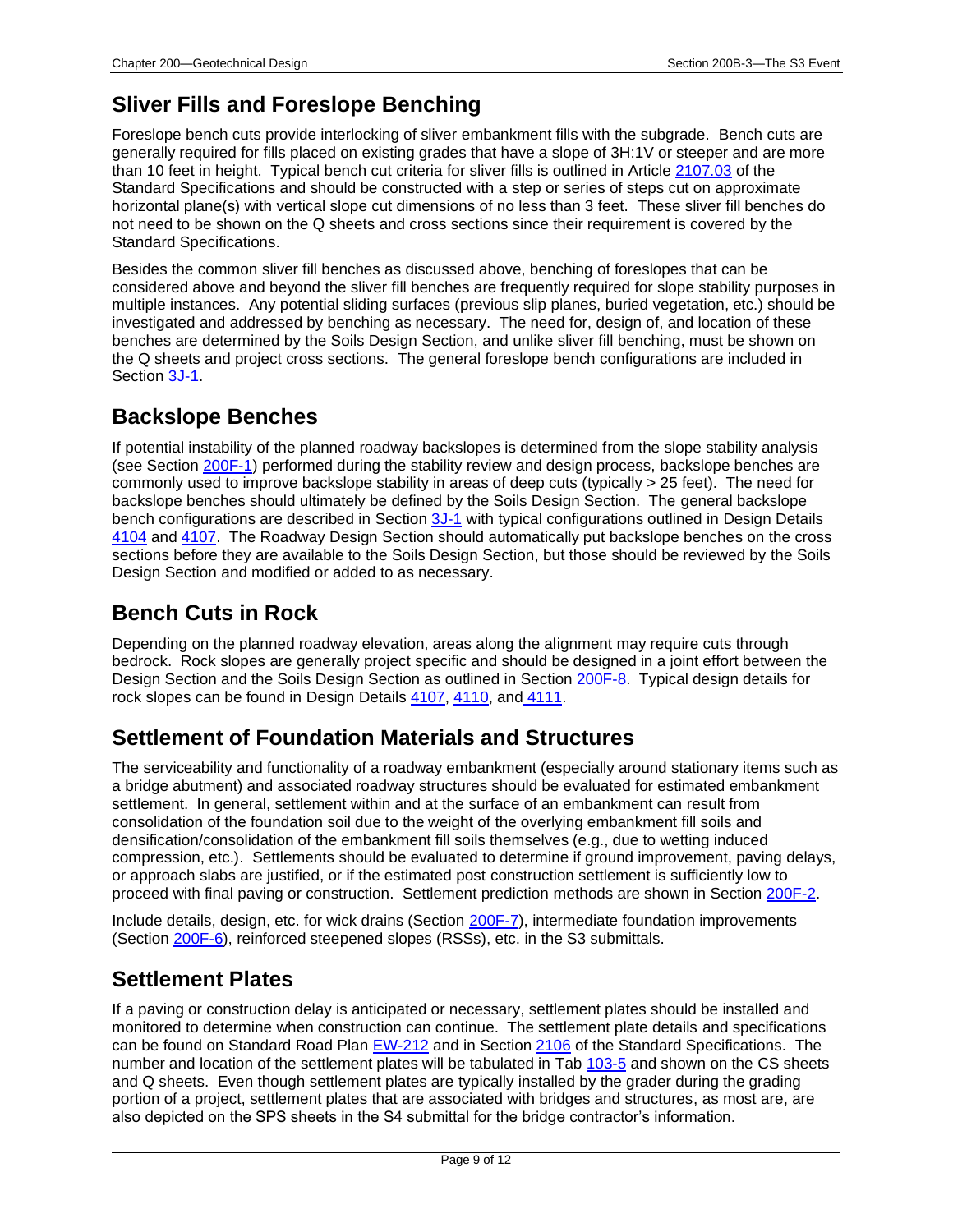### **Plowing and Shaping**

Plowing and shaping is frequently a necessary construction procedure for building a new embankment in situations where the new pavement is positioned partly but not totally directly over an existing embankment. The reasoning behind plowing and shaping is to provide uniform pavement support across the width of the new pavement, as opposed to pavement support partly on old/existing fill and partly on new fill material. Materials excavated in rebuilding the embankments can generally be redeposited in the same general construction area or any adjacent embankment, provided the materials meet the project specifications and are approved by the Soils Design Section. Standard Road Plan [EW-101](../SRP/IndividualStandards/ew101.pdf) provides a detailed cross section for the depths and limits of excavation as part of plowing and shaping. The locations requiring plowing and shaping are included in Tab [107-31](../tnt/PDFsandWebFiles/IndividualPDFs/0107-31.PDF) on the CS sheets.

### **Topsoil**

Section [10A-1](10A-01.pdf) will generally apply to all projects. The Soils Design Section usually marks the topsoil on the project cross sections, and the roadway Design Section usually does all other plan work related to topsoil. The quantities of topsoil removal from borrows, cuts, or areas to be covered by embankments, and the depositing and spreading of the topsoil on shoulders, slopes, excavated areas, borrows, and other designated areas, should be quantified by the roadway Design Section, and may be based partially on input provided by the Soils Design Section. The quantity and location of topsoil excavation should be identified and tabulated by the Design Section on Tab [103-10.](../tnt/PDFsandWebFiles/IndividualPDFs/0103-10.PDF) Topsoil should be placed in the areas designated on Tab 103-10 and spread uniformly over the area to be covered, smoothed, and left in a finished condition so that it will drain properly.

#### **Boulders**

Boulders encountered in the subsurface exploration or anticipated in excavations should be identified on the Q Sheets. A boulder estimate should be included on the shrinkage tab on the CS sheets, Tab [103-7.](../tnt/PDFsandWebFiles/IndividualPDFs/0103-07.PDF) Boulders are defined as rocks or pieces of rock greater than 6 inches in diameter. If the boulders are used in embankment construction, they must be used as allowed by Section [2102](../../erl/current/GS/content/2102.htm) the Standard Specifications. Large boulders that cannot be placed as outlined above may sometimes be used with approval of the Soils Design Section and/or others. Note that Class 12 Boulders do not include rock material generated by rock excavation, which is a Class 12 Rock Excavation item.

### **S3 Event Submittal**

The S3 submittal includes an email (see [S3 email\)](200B-03/S3_Email.PDF) which summarizes and details everything that was completed as part of the S3 event. This is sent to the recipient list below with links to the electronic files including: Cross Sections, CS, and Q Sheets, plus any other item that may be a part of the S3 work and submittal. For consultants, the S3 submittal should be transmitted according to information provided in the Consultant Specifications, the contract documents, or otherwise. The S3 submittal should be directed to the Project's Design Section Engineer and the District Engineer.

Copy the following:

- Office of Design Engineer, Office of Design Assistant Engineer Development, Office of Design Assistant Engineer – Support.
- Assistant District Engineer and District Construction Engineer.
- Office Director of the Office of Location and Environment, Wetlands Section Supervisor, and Lead Cultural Resource Manager.
- Office Director of the Office of Right of Way, Right of Way Design Supervisor, and Right of Way Acquisition Team Leader.
- Photogrammetry Engineer and Survey Supervisor.
- Road Side Development Supervisor.
- Office of Construction and Materials Earthwork Field Engineer.
- Design Section Assistant Engineer and Design Section Technician.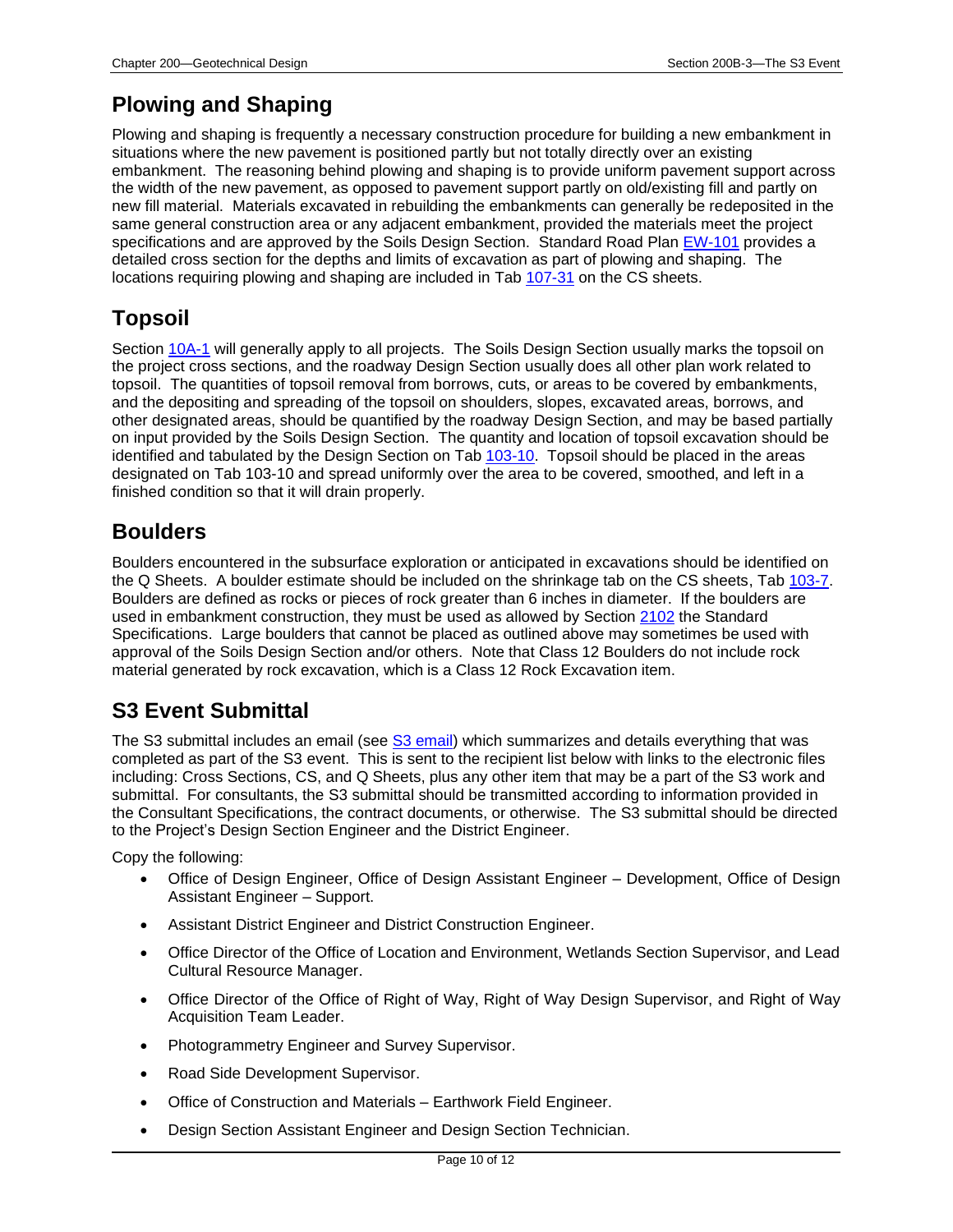• Assistant Soils Design Section Engineer and Geologist, and those others in the Soils Design Section that worked on the S2.

The sheets developed by the Soils Design Section and included as part of the S3 submittal should include the information summarized below.

#### **Q Sheets – Subsurface Investigation Soils Plan and Profile Sheets**

- All Boring Locations are shown in plan view.
- Subsurface Profile (basically a boring-to-boring profile that generally follows or mimics project centerline) with strata breaks (i.e., do not connect bottom of borings) and descriptions.
- Identification of select soils, unsuitable soils, rock, etc. (hatching/patterns).
- Bar graphs (unsuitable materials, rock excavation, and waste).
- Water levels (24 hours, dry, plugged).
- Shelby Tube Core Data, Sample Data, All Lab Data, etc. (e.g., Density, Cut Moisture, Plastic Limit).
- Subgrade Treatments (if treating with select from template cut).
- Soil Remediations (wick drains, intermediate foundation improvement).
- Incorporation of all stability items (benches, berms, drainage or stability blankets, working blankets, various types of drains and drain systems, etc.).
- Instrumentation (settlement plates, piezometers, etc.).
- Soil Legend and Information Sheet (this is usually the Q.1 sheet).
- Sliver fill note, if needed.

#### **Cross Sections**

- Identify select and unsuitable soils, rock, and other soil usage delineations.
- All soil borings, or at a minimum, the borings not depicted on the profile sheets.
- Incorporation of all stability items (benches, berms, blankets, drains, etc.)

#### **CS Sheets – Tabulations**

- Subgrade Treatment Tab [\(103-3\)](../tnt/PDFsandWebFiles/IndividualPDFs/0103-03.PDF).
- Longitudinal Subdrain Shoulder and Backslope Tab [\(104-9\)](../tnt/PDFsandWebFiles/IndividualPDFs/0104-09.PDF).
- Shrinkage Tab [\(103-7\)](../tnt/PDFsandWebFiles/IndividualPDFs/0103-07.PDF).
- Embankment with Moisture and Density Control or Embankment with Moisture Control Tab [\(103-1,](../tnt/PDFsandWebFiles/IndividualPDFs/0103-01.PDF) [103-6\)](../tnt/PDFsandWebFiles/IndividualPDFs/0103-06.PDF).
- Plowing and Shaping Tab [\(107-31\)](../tnt/PDFsandWebFiles/IndividualPDFs/0107-31.PDF).
- Stability/Constructability Related Blankets and Drainage Tab [\(104-5C\)](../tnt/PDFsandWebFiles/IndividualPDFs/0104-05C.PDF).
- Wick Drains (WSD-1) (Station Range of the field).
- Removal of existing subdrains (RLS-1)
- Settlement Plates Tab, if necessary [\(103-5\)](../tnt/PDFsandWebFiles/IndividualPDFs/0103-05.PDF).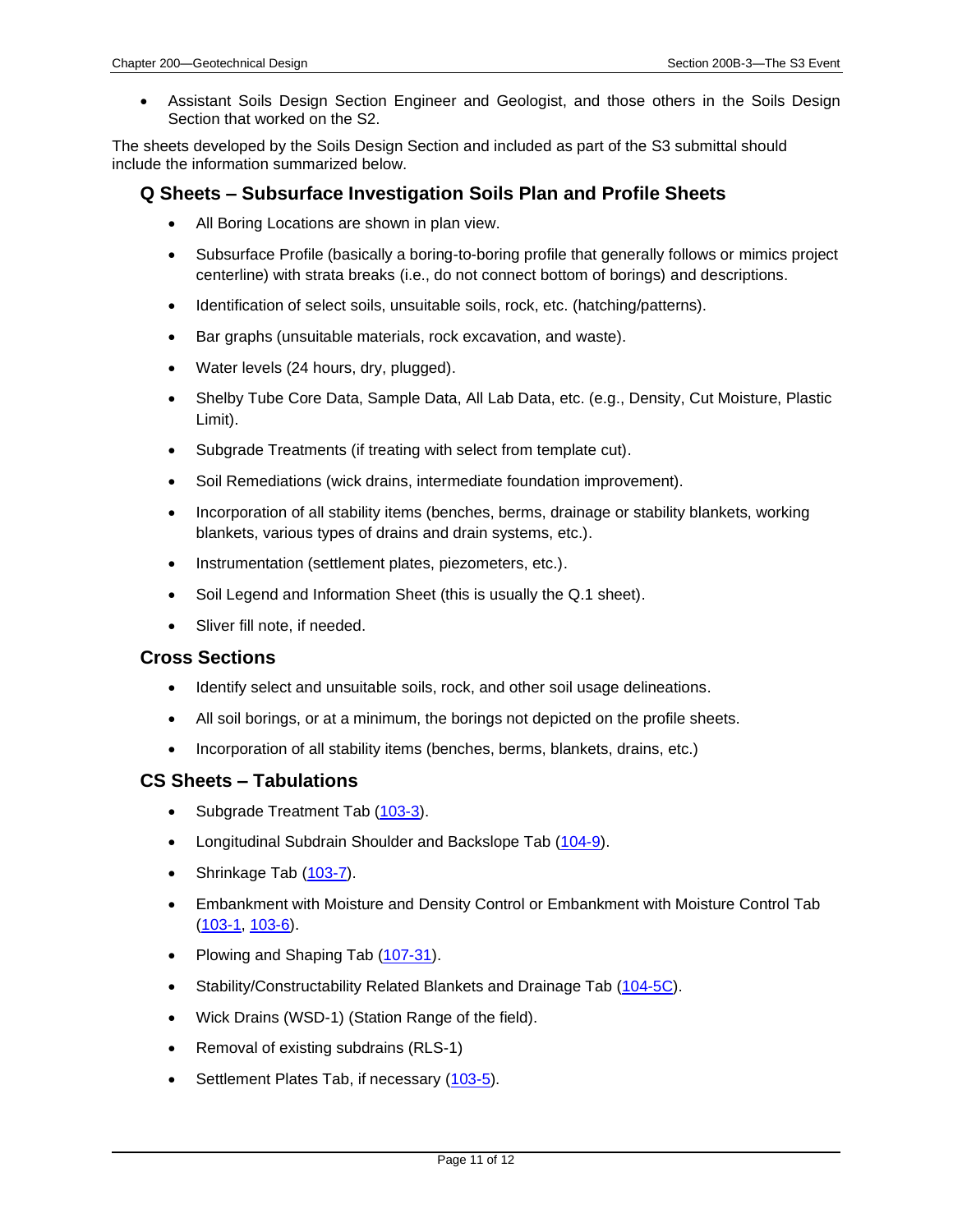#### **Electronic Files**

For internal Iowa DOT use, electronic files are created, edited, and stored in the project directory. Consultant generated electronic files will be submitted with final submittal via email or ftp. Electronic files should be developed according to Section [20B-71.](20B-71.pdf)

Electronic files for the S3 submittal should include and be named:

- Excel: *County# - 2 digits, Route# 3 digits, and Paren # - 3 digits\_CS1.xlms*
- PDF: *County# - 2 digits, Route# 3 digits, and Paren # - 3 digits\_VanDike.pdf*
- Microstation: *County# - 2 digits, Route# 3 digits, and Paren # - 3 digits \_.sol*
- Microstation: *County# - 2 digits, Route# 3 digits, and Paren # - 3 digits \_Q1.sht*
- Microstation: *County# - 2 digits, Route# 3 digits, and Paren # - 3 digits \_BorrowLetter.tin*
- Microstation: *County# - 2 digits, Route# 3 digits, and Paren # - 3 digits \_BorrowLetter.xml*

**Note:** The Soils Design Section typically uses the grading number of a project. Example: The S3 files for NHS-035-2(355)--13-91 would begin with 91035355 Route Number Paren# County#

The S3 files for NHS-061-3(48)--19-58 would begin with 58061048